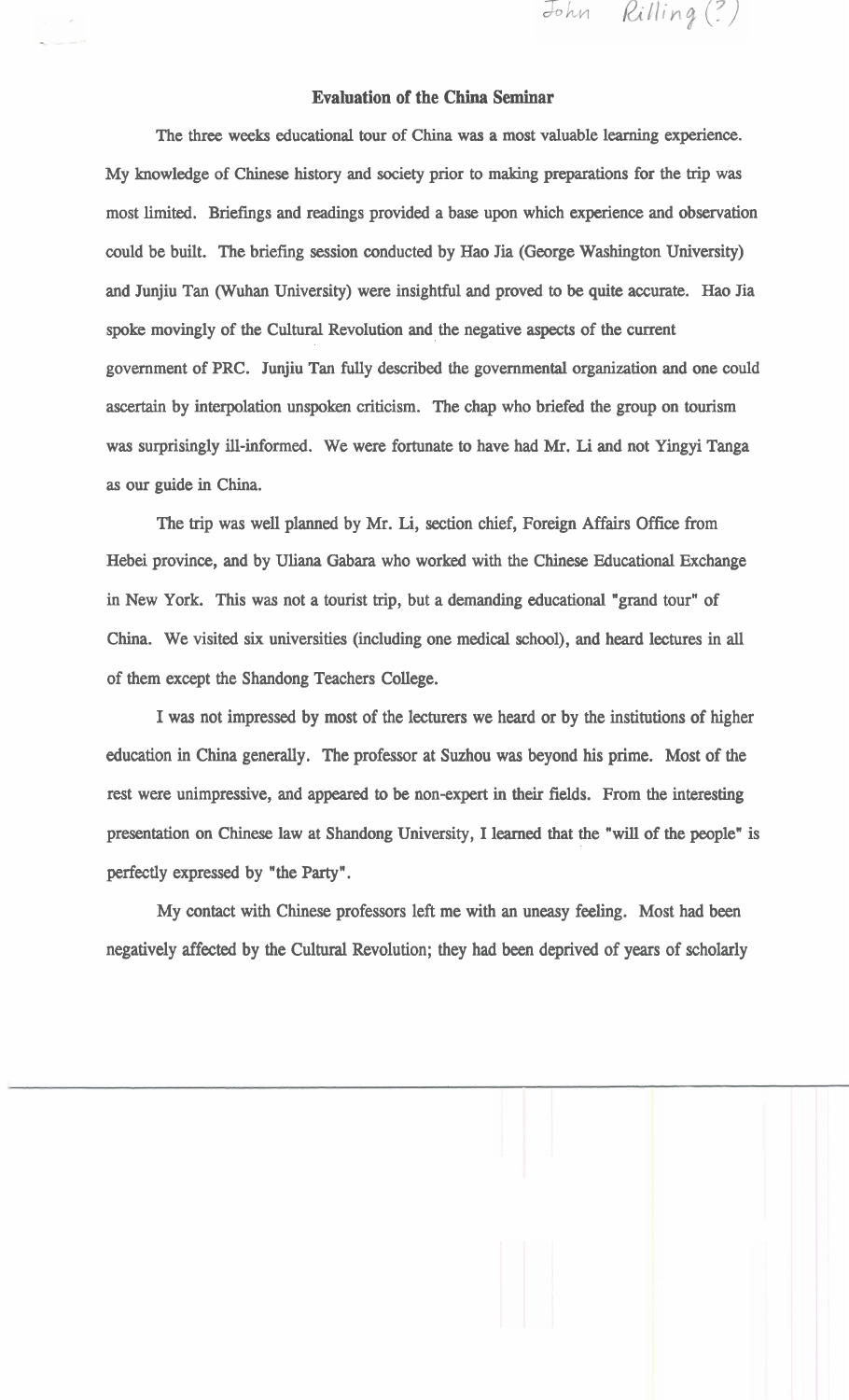work, and they had lost independence, inspiration, and drive. They were a depressed, defeated, ill-paid lot -- at or near the bottom of the economic scale in China. One exception was the associate professor of American literature at Qufu University. We visited with him and his wife in his 4th floor apartment. He was intellectually alive, excited about scholarship and teaching and well travelled. However, other visits with Chinese professors made by my colleagues proved to be disappointing.

The trip included extensive travel in China by train, bus, and plane. Consequently we saw different areas and people. Yunan Province is strikingly different from Guangzhou. The visits to the smaller cities (Qufu and Suzhou) provided both contrast and some relief from a busy schedule. I believe that we stayed **too** long in Kunming. A two or three day visit to Kunming and especially travel in Yunan province would be constructive. We saw a different China  $-$  topographically and ethnically. But, the normal school (Kunming College) was little better than a weak junior college. The food was not up to standard and the hospitality was (for me) obtrusive.

I never imagined that I would **see** medieval agriculture in practice. Chinese agrarian labour remains manual  $-$  peasant families working together in the fields. Little machinery is available and, if it were, I expect the result would be massive unemployment. Farmers (pasants) we were told generally receive more income than teachers or physicians. Factory workers are also relatively well paid.

Prior to the China trip I read in The Economist that 90% of the Chinese people had color **TV** sets, an unbelievable assertion that is accurate. Chinese stores and shops are filled with consumer goods at cheap prices. **TV sets,** however, are expensive staring at **2000** yuan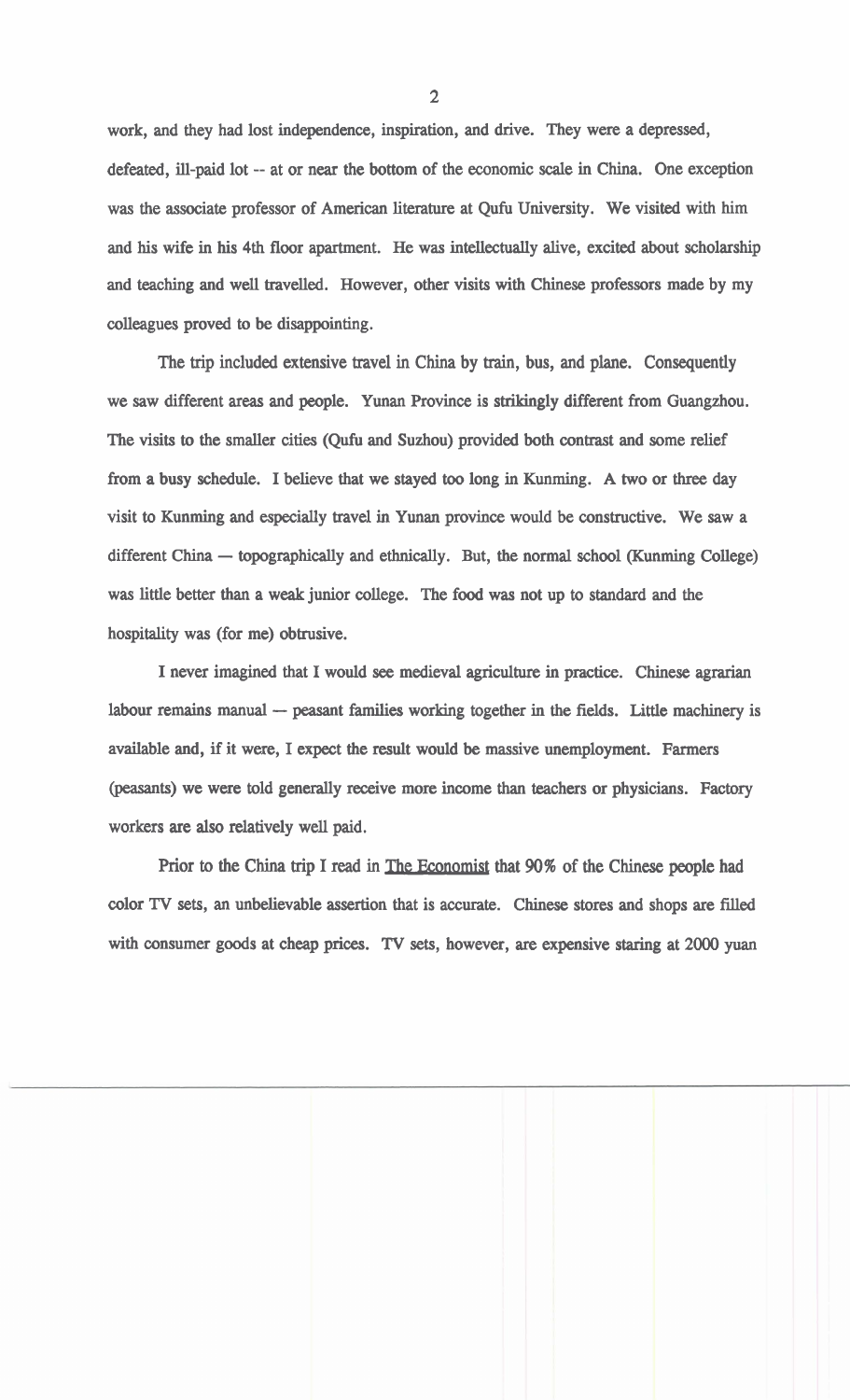or about \$400 **U.S.** Yet, peasant homes and huts (brick built) have electricity (if not plumbing) and most peasants have TV's. Perhaps for the average **Chinese** the purchase of **TV** is similar to the purchase of a car by an American. **TV** provides a means for education, entertainment, and propaganda.

We visited a peasant village in Yunan province, a few miles from Kunming. I was struck by the prosperity both of the farmers and factory workers living there. We were shown a peasant/factory worker home. By comparison to the apartment of the University professor in Qufu, the peasant home was large, well furnished, and well designed. Whereas the professor used an old bicycle for transportation, the farmer had a couple of bicycles and a large motorcycle! This again underlined the relative importance of the teacher and the farmer.

For me a highlight of the trip was a full-morning visit to a model primary school in Suzhou. The school had modern teaching tools (including typewriters and computers), a fine science lab, and impressive fine arts displayed. We visited second and third grade classes. The children appeared to be bright, alert, and concentrating on their studies. Each class had **4** students, presided over by an exciting young instructor.

As a consequence of the travel I learned something about **Chinese** music, medicine, law, society and culture. I also learned about and observed **Chinese** people. Associating with colleagues and eating three meals with them every day was an experience. Observing table manners (without commenting) was interesting. Who would spin the lazy susan, where would it stop, and how much of the really good food would be left  $-$  these were light questions, amusingly considered, and never answered.

**3**